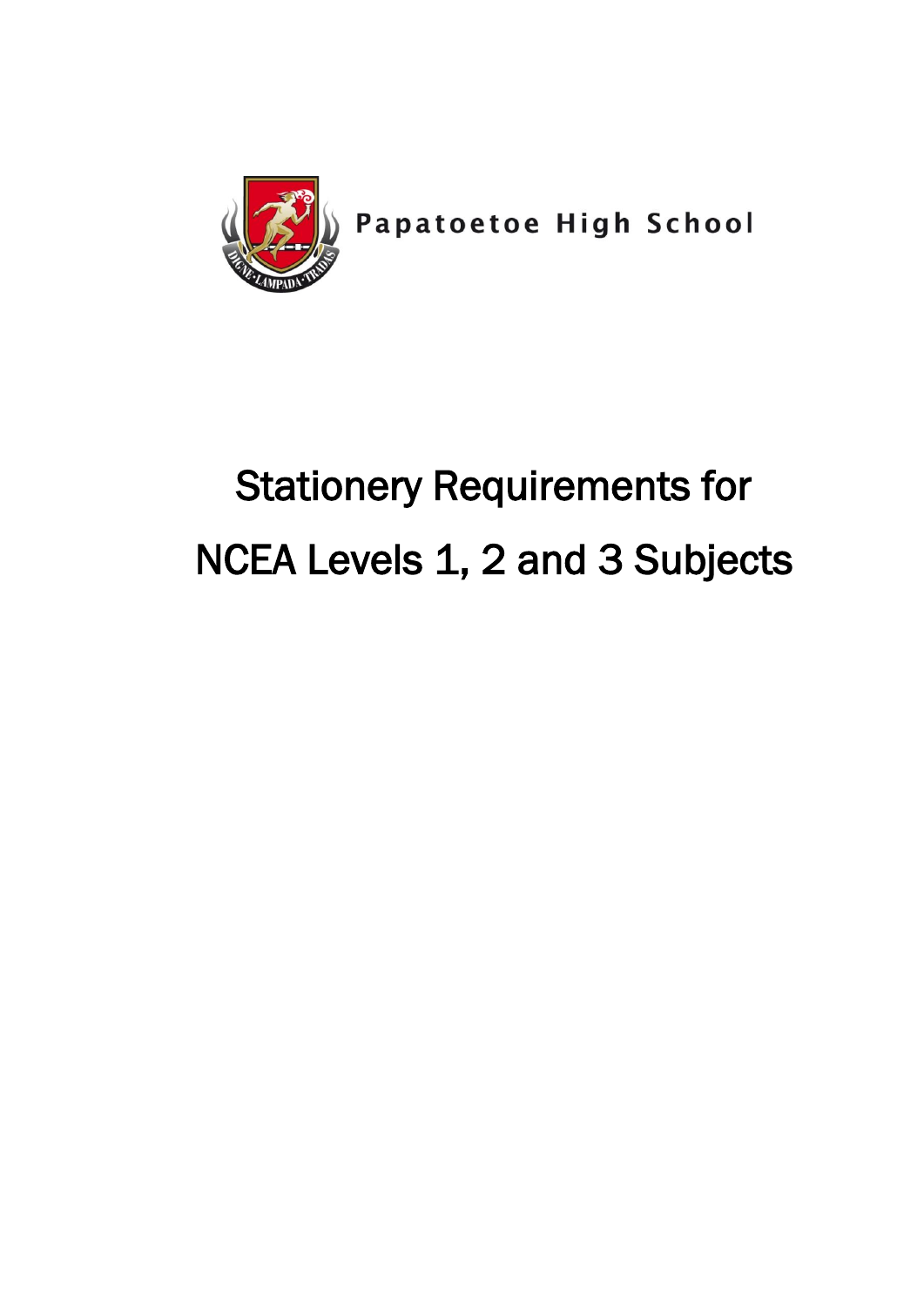



#### **NCEA LEVEL 1 SUBJECTS**

Accounting 2 x 14R8 pad 1 x ruler 1 x calculator

Art Visual 3 x 3B pencils \* 2 folio boards \$3each

Business 1x 2B5 exercise book

Classical Studies 1x 2B5 exercise book

**Commerce** 1 x 2B5 exercise book

Design & Visual Communication (Graphics)

1 x Staedtler Eraser A3 Pad refill 120gsm A3 Drawing Envelope 1HB Pencil A5 Visual Diary \*Compass set

Drama 1 x 2B5 exercise book 1 x clearfile

**Economics** 1 x ringbinder 1 x 2B5 exercise book

**English** 1 x 1B5 exercise book OR Ringbinder and lined refill

EAP 1 x 1B5 exercise book 1 x 40 page clearfile 1 x headphones

French 1 x 1B5 exercise book

Geography 1 x 2B5 exercise book

- 1 x gluestick
- 1 x set coloured pencils
- 1 x refill pad
- 1 x highlighter
- 1 x manila folder

**Health** 1 x 1B5 exercise book

**History** 1 x 2B5 exercise book 1 x 20+ page clearfile

Japanese 1 x 1B5 exercise book

Lifeskills 1 x 1B5 2 x 20 page clearfile

**Literacy** 1 x 1B5 exercise book OR Ringbinder and lined refill

Life Skills Mathematics 2 x 1E5 exercise books **Calculator** 

Maori Te Reo 1 x 1B5 exercise book Colouring pencils Ruler **Headphones** 

**Mathematics** 3 x 1E5 or 1J5 exercise books Scientific calculator 1 x ruler

Mechanical Engineering Building Construction 1 x set coloured pencils 1 x F Staedtler pencil 1 x ringbinder (for Building Construction) 1 x set highlighters (for mechanical engineering) 1 X Compass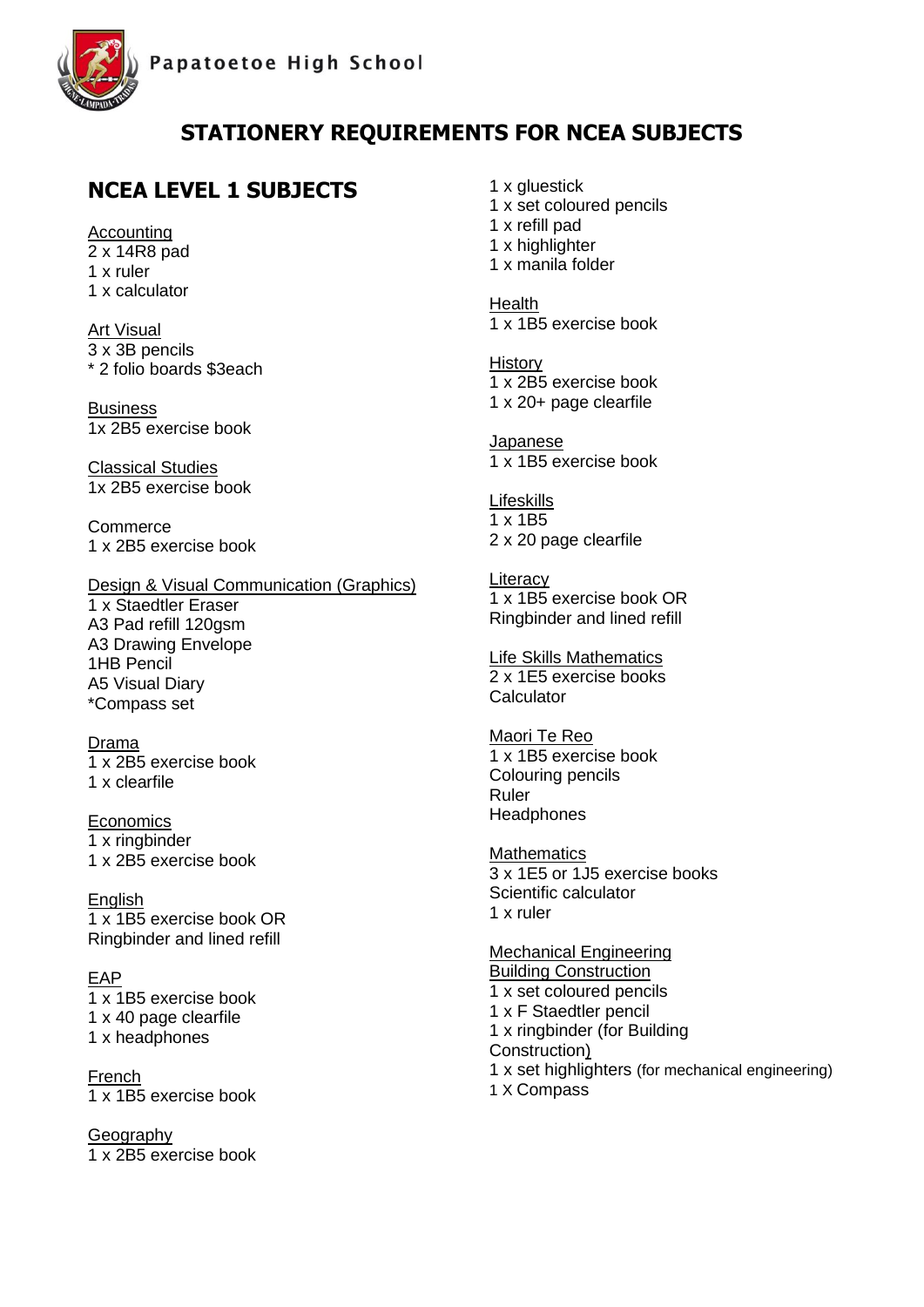



#### **NCEA LEVEL 1 SUBJECTS**

Media Studies x 2B5 exercise book x A4 refill and ringbinder x gluestick

Music 1 x 2B5 exercise book 1 x headphones

**Numeracy** 3 x 1E5 or 1J5 exercise books Scientific calculator 1x ruler

Gagana Samoa 2 x 2B5 exercise books A4 Refill Colouring pencils

Physical Education (PEA/SPL) 1 x 1B5 exercise book PE uniform (appropriate shirt/shorts)

Science 1A, 1B, 1C SCI  $A - 3x$  A4 refill SCI  $B - 3x$  A4 refill SCI C – 3 x 1B5 exercise books + 1 A4 refill

Social Studies 1 x 2B5 exercise books

Sports Leadership 1 x 1B5 exercise book

Technology – Hospitality 1 x 20 page clearfile 1 x lunchbox 1 x 1B5 Exercise Book

Technology – Materials 1 x set coloured pencils 1 x F Staedtler pencils 1 x set highlighters 1 x ringbinder and A4 refill

#### **Personal Computer Device requirements for students**

Students will need to bring their own device to school. As a school we request that this device meets the following minimum specifications.

Operating System - Microsoft Windows 10 Processor - Intel Core i3 Minimum Main Memory (RAM) - 4 GB minimum Hard Disk Drive - 200 GB minimum or Solid State Drive -128 GB minimum External Ports - 2 USB ports minimum Wi-Fi compatible - (dual band wifi) Security-Up to date Anti-Virus Battery-4-6 hrs battery life Casing-Durable casing with keyboard

See [www.papatoetoehigh.school.nz](http://www.papatoetoehigh.school.nz/) for updates.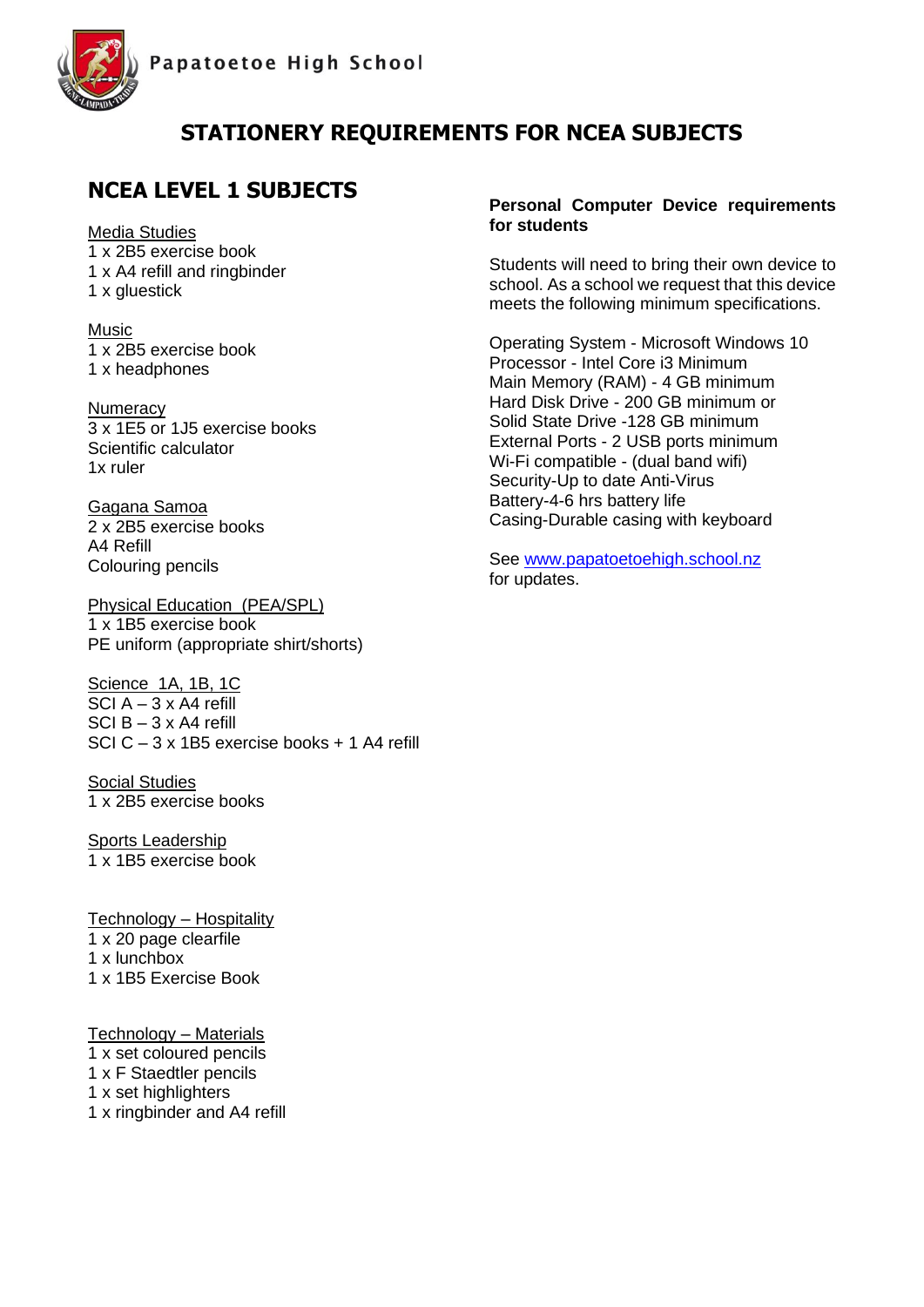

## **NCEA LEVEL 2 SUBJECTS**

Accounting 1 x 14R8 pad **Calculator** 

Art - Digital Design \* 2 folio boards \$3 each

Art - Painting 2 x 3B pencils 1 x A4 visual diary \*2 x folio board \$3 each

Biology 1 x ringbinder and refill

**Business** 1 x 2B5 exercise book

**Chemistry**  $1 \times 1B5$ 

Classical Studies 1 x A4 refill and ringbinder OR 1 x 2B5 1 x clearfile

Digital Web Design 1x 2 Gig USB Drive

#### Design & Visual Communication (Graphics)

1 x Staedtler Eraser A3 Pad refill 120gsm A3 Drawing Envelope 1HB Pencil A5 Visual Diary \*Compass set

Digital Media 1 x 8GB USB Drive

Drama 1x 2B5 exercise book 1 x clearfile

**Economics** 1 x 2B5 exercise book 1 x ringbinder

Employment Skills

1 x 1B5 exercise books 1 x set of colouring pencils 1 x gluestick

**English** 

1 x 1B5 exercise book OR Ringbinder with lined refill

EAP

1 x 1B5 exercise book 1 x 40 page clearfile

French 1 x 1B5

Gagana Samoa 2 x 2B5 exercise books A4 Refill Colouring pencils

**Geography** 1 x set coloured pencils 1 x 2B5 exercise book 1 x refill pad 1 x gluestick 1 x highlighter 1 x manila folder **Health** 

1 x 1B5 exercise book

**History** 1 x 2B5 exercise book 1 x 20+ page clearfile

Japanese - 1 x 1B5 exercise book

Maori Te Reo 1 x 1B5 exercise book Colouring pencils Ruler **Headphones**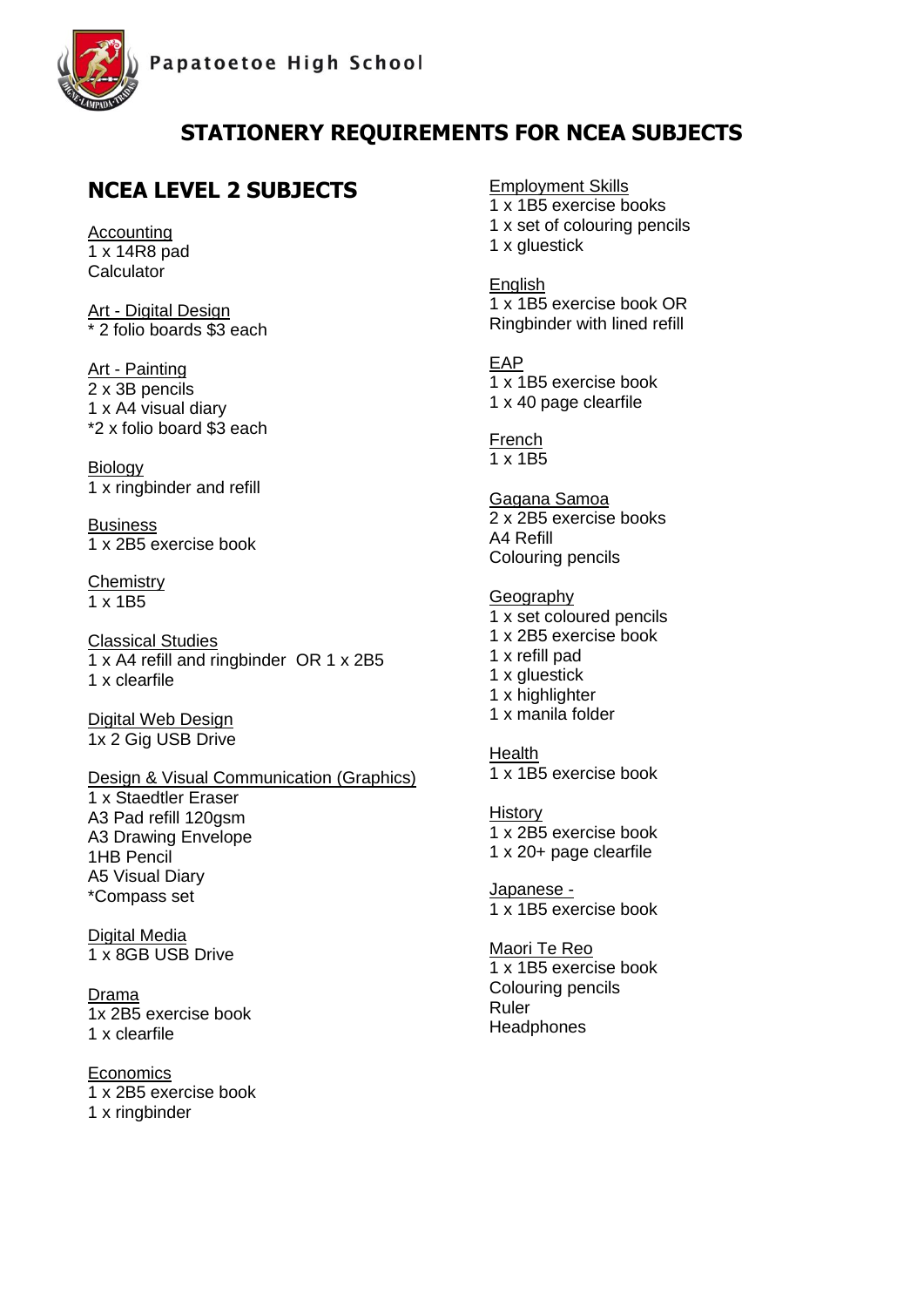

## **NCEA LEVEL 2 SUBJECTS**

Mathematics MAT 2A 3 x 1E5 or 1J5 exercise books Graphics calculator

Mathematics MAT 2B 3 x 1E5 or 1J5 exercise books Graphics calculator – strongly recommended OR Scientific calculator

Mathematics MAT 2C 3 x 1E5 exercise books Scientific calculator

Mathematics MATIY12 3 x 1E5 exercise book Scientific calculator

Mechanical Engineering Building Construction x A3 drawing pad x A3 envelope x set coloured pencils & highlighters x F Staedtler pencil x ringbinder (building construction) 1 x compass (Staedtler Geo Master)

Media Studies x 2B8 exercise book x 1B5 exercise book x 20+page clearfile

Music (MUS2 & MUS2C) 1 x headphones

Photography \*2 x folio boards \$3 each

Physical Education (PEA/SPL) 1 x 1B5 exercise book PE uniform (appropriate shirt/shorts)

Programming & Computer Science 1 x 8GB USB Drive 1 x Scrapbook

Science 2A & 2B 1 x 2B5 exercise book Social Studies 2 x B5 exercise books

Technology – Hospitality

1 x 20 page clearfile 1 x lunchbox 1 x 1B5 exercise book

Travel and Tourism 1 x 2B5 exercise book

#### **Personal Computer Device requirements for Y12 students**

Students will need to bring their own device to school. As a school we request that this device meets the following minimum specifications.

Operating System - Microsoft Windows 10 Processor - Intel Core i3 Minimum Main Memory (RAM) - 4 GB minimum Hard Disk Drive - 200 GB minimum or Solid State Drive -128 GB minimum External Ports - 2 USB ports minimum Wi-Fi compatible - (dual band wifi) Security-Up to date Anti-Virus Battery-4-6 hrs battery life Casing-Durable casing with keyboard

See [www.papatoetoehigh.school.nz](http://www.papatoetoehigh.school.nz/) for updates.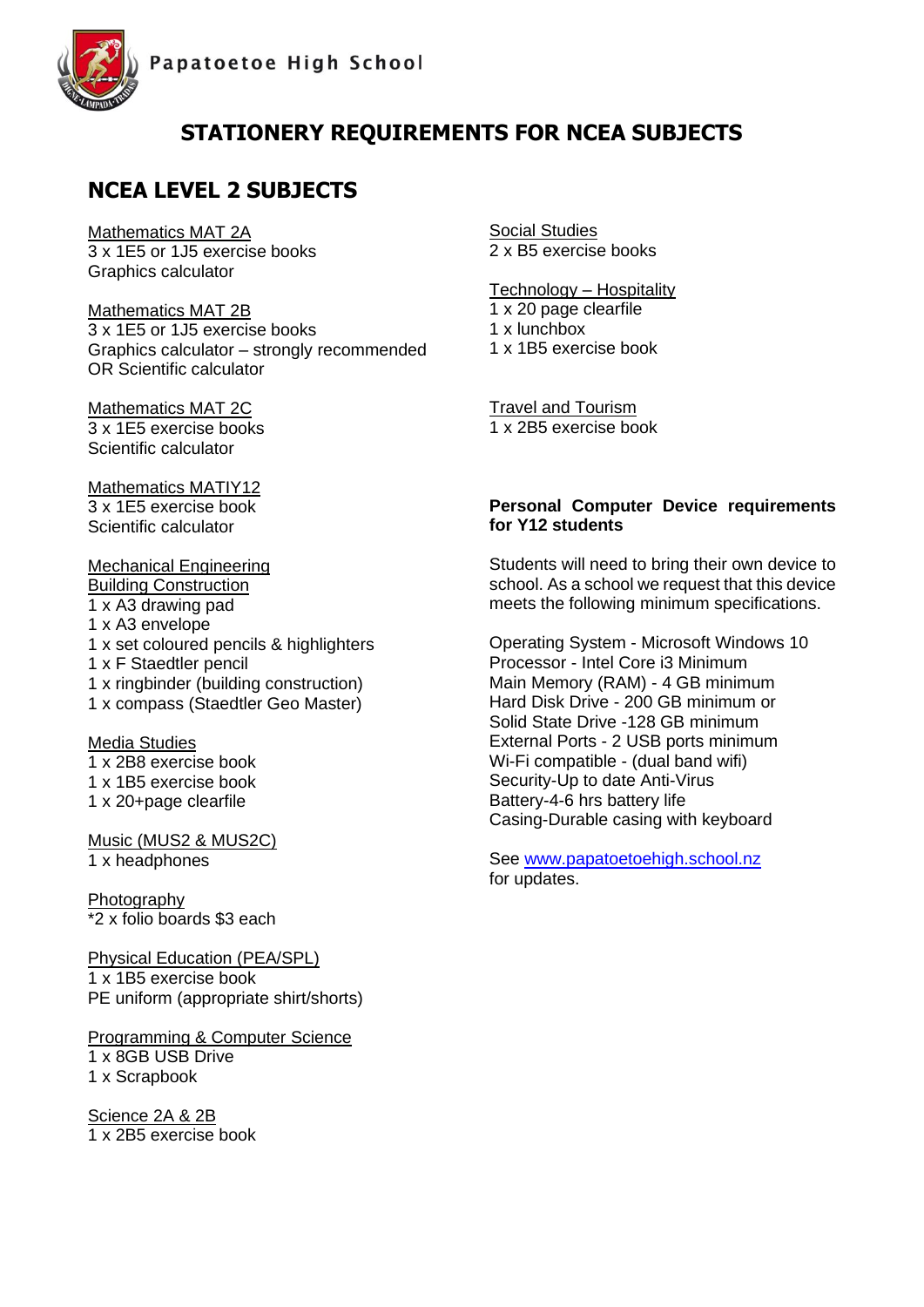

#### **NCEA LEVEL 3 SUBJECTS**

Accounting 1 x ringbinder 1 x 14R8 pad

Art – Digital Design \*3 x folio boards \$3 each

Art - Painting 2 x 3B pencils 2 x 6B pencils \*3 x folio boards \$3 each 1 x A4 visual diary

Art – Digital Photography \*3 x folio boards \$3 each

**Biology** 1 x A4 refill and ringbinder

Business 1 x refill pad **Calculator** 

**Chemistry**  $1 \times 1B5$ 

Classical Studies 1 x A4 refill and ringbinder **OR** 1 x 2B5 exercise book 1 x clearfile

Creating Futures Web 1 x 8GB USB Drive

Design & Visual Communication (Graphics) 1 x Staedtler Eraser A3 Pad refill 120gsm A3 Drawing Envelope 1HB Pencil A5 Visual Diary \*Compass set

Digital Media 1 x 8GB USB Drive

Digital Web Design 1 x 8GB USB drive 2 x 20 page clearfiles Drama 1 x 2B8 exercise book 1 x clearfile

Early Childhood Education 1 x A4 refill 1 x A4 polydoc wallet

**Economics** 1 x ringbinder 1 x refill pad

English 1 x 1B5 exercise book Ringbinder with lined refill

EAP 1 x 1B5 exercise book 1 x 40 page clearfile 1 x headphones

French 1 x 1B5 exercise book

Gagana Samoa 2 x 2B5 exercise books A4 Refill Colouring pencils

**Geography** 1 x 2B5 exercise book 1 x set coloured pencils 1 x refill pad 1 x glue stick 1 x manila folder 1 x highlighter

Health 1 x 1B5 exercise book

**History** 1 x 2B5 exercise book 1 x 20+ page clearfile

**Japanese** 1 x 1B5 exercise book